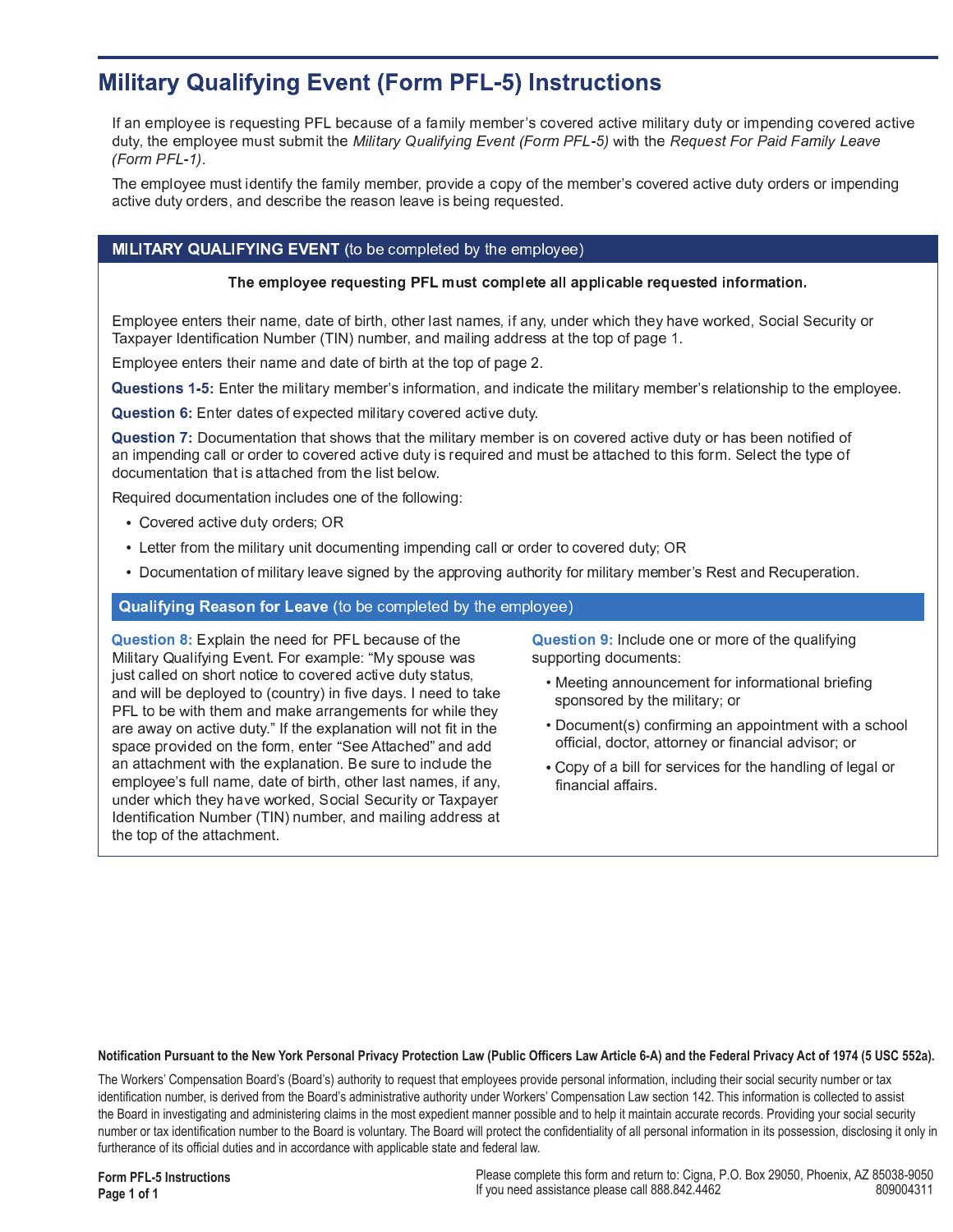

# **Request For Paid Family Leave**

Military Qualifying Event (Form PFL-5)

Cigna Life Insurance Company of New York<br>Life Insurance Company of North America

**INSTRUCTIONS INCLUDED WITH FORM**

| Employee's date of birth (MM/DD/YYYY)<br>Employee's name (first name, middle initial, last name)<br>Other last names, if any, under which employee has worked<br><b>Employee's Social Security Number or TIN</b><br><b>Employee's mailing address</b><br>Mailing address<br>Country (if not U.S.A.)<br>City, State<br>Zip code<br>MILITARY QUALIFYING EVENT (to be completed by the employee)<br>1. Name of military member on covered active duty or impending call to covered active duty status (international<br>deployment) (first name, middle initial, last name)<br>2. Military member's date of birth (MM/DD/YYYY)<br>3. Military member's gender<br>Female<br>Not designated/Other<br>Male<br>4. Military member's mailing address<br>Mailing address<br>City, State<br>Zip code<br>Country (if not U.S.A.)<br>5. The above-named military member is employee's:<br>Spouse<br>Domestic partner<br>Child<br>Parent<br>6. Period of military member's covered active duty (MM/DD/YYYY)<br>to<br>7. Please select one of the following and attach the indicated document to support that the military member is on<br>covered active duty or impending call or order to covered active duty status:<br>Covered active duty orders<br>Letter of impending call or order to covered duty<br>Documentation of military leave signed by the approving<br>authority for military member's Rest and Recuperation<br>Qualifying Reason For Leave (to be completed by the employee)<br>8. What is the reason employee is requesting PFL? (One or more reasons may be selected.)<br>Arranging for child care<br>Acting as military member's representative before a federal, state, or local agency for purpose of<br>obtaining, arranging, or appealing military service benefits<br>Arranging for parental care<br>Attending any event sponsored by the military or military service organizations<br>Counseling<br>Other<br>Making financial arrangements | TO BE COMPLETED BY THE EMPLOYEE |                                   |
|------------------------------------------------------------------------------------------------------------------------------------------------------------------------------------------------------------------------------------------------------------------------------------------------------------------------------------------------------------------------------------------------------------------------------------------------------------------------------------------------------------------------------------------------------------------------------------------------------------------------------------------------------------------------------------------------------------------------------------------------------------------------------------------------------------------------------------------------------------------------------------------------------------------------------------------------------------------------------------------------------------------------------------------------------------------------------------------------------------------------------------------------------------------------------------------------------------------------------------------------------------------------------------------------------------------------------------------------------------------------------------------------------------------------------------------------------------------------------------------------------------------------------------------------------------------------------------------------------------------------------------------------------------------------------------------------------------------------------------------------------------------------------------------------------------------------------------------------------------------------------------------------------------------------------------------------------------|---------------------------------|-----------------------------------|
|                                                                                                                                                                                                                                                                                                                                                                                                                                                                                                                                                                                                                                                                                                                                                                                                                                                                                                                                                                                                                                                                                                                                                                                                                                                                                                                                                                                                                                                                                                                                                                                                                                                                                                                                                                                                                                                                                                                                                            |                                 |                                   |
|                                                                                                                                                                                                                                                                                                                                                                                                                                                                                                                                                                                                                                                                                                                                                                                                                                                                                                                                                                                                                                                                                                                                                                                                                                                                                                                                                                                                                                                                                                                                                                                                                                                                                                                                                                                                                                                                                                                                                            |                                 |                                   |
|                                                                                                                                                                                                                                                                                                                                                                                                                                                                                                                                                                                                                                                                                                                                                                                                                                                                                                                                                                                                                                                                                                                                                                                                                                                                                                                                                                                                                                                                                                                                                                                                                                                                                                                                                                                                                                                                                                                                                            |                                 |                                   |
|                                                                                                                                                                                                                                                                                                                                                                                                                                                                                                                                                                                                                                                                                                                                                                                                                                                                                                                                                                                                                                                                                                                                                                                                                                                                                                                                                                                                                                                                                                                                                                                                                                                                                                                                                                                                                                                                                                                                                            |                                 |                                   |
|                                                                                                                                                                                                                                                                                                                                                                                                                                                                                                                                                                                                                                                                                                                                                                                                                                                                                                                                                                                                                                                                                                                                                                                                                                                                                                                                                                                                                                                                                                                                                                                                                                                                                                                                                                                                                                                                                                                                                            |                                 |                                   |
|                                                                                                                                                                                                                                                                                                                                                                                                                                                                                                                                                                                                                                                                                                                                                                                                                                                                                                                                                                                                                                                                                                                                                                                                                                                                                                                                                                                                                                                                                                                                                                                                                                                                                                                                                                                                                                                                                                                                                            |                                 |                                   |
|                                                                                                                                                                                                                                                                                                                                                                                                                                                                                                                                                                                                                                                                                                                                                                                                                                                                                                                                                                                                                                                                                                                                                                                                                                                                                                                                                                                                                                                                                                                                                                                                                                                                                                                                                                                                                                                                                                                                                            |                                 |                                   |
|                                                                                                                                                                                                                                                                                                                                                                                                                                                                                                                                                                                                                                                                                                                                                                                                                                                                                                                                                                                                                                                                                                                                                                                                                                                                                                                                                                                                                                                                                                                                                                                                                                                                                                                                                                                                                                                                                                                                                            |                                 |                                   |
|                                                                                                                                                                                                                                                                                                                                                                                                                                                                                                                                                                                                                                                                                                                                                                                                                                                                                                                                                                                                                                                                                                                                                                                                                                                                                                                                                                                                                                                                                                                                                                                                                                                                                                                                                                                                                                                                                                                                                            |                                 |                                   |
|                                                                                                                                                                                                                                                                                                                                                                                                                                                                                                                                                                                                                                                                                                                                                                                                                                                                                                                                                                                                                                                                                                                                                                                                                                                                                                                                                                                                                                                                                                                                                                                                                                                                                                                                                                                                                                                                                                                                                            |                                 |                                   |
|                                                                                                                                                                                                                                                                                                                                                                                                                                                                                                                                                                                                                                                                                                                                                                                                                                                                                                                                                                                                                                                                                                                                                                                                                                                                                                                                                                                                                                                                                                                                                                                                                                                                                                                                                                                                                                                                                                                                                            |                                 |                                   |
|                                                                                                                                                                                                                                                                                                                                                                                                                                                                                                                                                                                                                                                                                                                                                                                                                                                                                                                                                                                                                                                                                                                                                                                                                                                                                                                                                                                                                                                                                                                                                                                                                                                                                                                                                                                                                                                                                                                                                            |                                 |                                   |
|                                                                                                                                                                                                                                                                                                                                                                                                                                                                                                                                                                                                                                                                                                                                                                                                                                                                                                                                                                                                                                                                                                                                                                                                                                                                                                                                                                                                                                                                                                                                                                                                                                                                                                                                                                                                                                                                                                                                                            |                                 |                                   |
|                                                                                                                                                                                                                                                                                                                                                                                                                                                                                                                                                                                                                                                                                                                                                                                                                                                                                                                                                                                                                                                                                                                                                                                                                                                                                                                                                                                                                                                                                                                                                                                                                                                                                                                                                                                                                                                                                                                                                            |                                 |                                   |
|                                                                                                                                                                                                                                                                                                                                                                                                                                                                                                                                                                                                                                                                                                                                                                                                                                                                                                                                                                                                                                                                                                                                                                                                                                                                                                                                                                                                                                                                                                                                                                                                                                                                                                                                                                                                                                                                                                                                                            |                                 |                                   |
|                                                                                                                                                                                                                                                                                                                                                                                                                                                                                                                                                                                                                                                                                                                                                                                                                                                                                                                                                                                                                                                                                                                                                                                                                                                                                                                                                                                                                                                                                                                                                                                                                                                                                                                                                                                                                                                                                                                                                            |                                 |                                   |
|                                                                                                                                                                                                                                                                                                                                                                                                                                                                                                                                                                                                                                                                                                                                                                                                                                                                                                                                                                                                                                                                                                                                                                                                                                                                                                                                                                                                                                                                                                                                                                                                                                                                                                                                                                                                                                                                                                                                                            |                                 |                                   |
|                                                                                                                                                                                                                                                                                                                                                                                                                                                                                                                                                                                                                                                                                                                                                                                                                                                                                                                                                                                                                                                                                                                                                                                                                                                                                                                                                                                                                                                                                                                                                                                                                                                                                                                                                                                                                                                                                                                                                            |                                 |                                   |
|                                                                                                                                                                                                                                                                                                                                                                                                                                                                                                                                                                                                                                                                                                                                                                                                                                                                                                                                                                                                                                                                                                                                                                                                                                                                                                                                                                                                                                                                                                                                                                                                                                                                                                                                                                                                                                                                                                                                                            |                                 |                                   |
|                                                                                                                                                                                                                                                                                                                                                                                                                                                                                                                                                                                                                                                                                                                                                                                                                                                                                                                                                                                                                                                                                                                                                                                                                                                                                                                                                                                                                                                                                                                                                                                                                                                                                                                                                                                                                                                                                                                                                            |                                 |                                   |
|                                                                                                                                                                                                                                                                                                                                                                                                                                                                                                                                                                                                                                                                                                                                                                                                                                                                                                                                                                                                                                                                                                                                                                                                                                                                                                                                                                                                                                                                                                                                                                                                                                                                                                                                                                                                                                                                                                                                                            |                                 |                                   |
|                                                                                                                                                                                                                                                                                                                                                                                                                                                                                                                                                                                                                                                                                                                                                                                                                                                                                                                                                                                                                                                                                                                                                                                                                                                                                                                                                                                                                                                                                                                                                                                                                                                                                                                                                                                                                                                                                                                                                            |                                 |                                   |
|                                                                                                                                                                                                                                                                                                                                                                                                                                                                                                                                                                                                                                                                                                                                                                                                                                                                                                                                                                                                                                                                                                                                                                                                                                                                                                                                                                                                                                                                                                                                                                                                                                                                                                                                                                                                                                                                                                                                                            | Making legal arrangements       |                                   |
|                                                                                                                                                                                                                                                                                                                                                                                                                                                                                                                                                                                                                                                                                                                                                                                                                                                                                                                                                                                                                                                                                                                                                                                                                                                                                                                                                                                                                                                                                                                                                                                                                                                                                                                                                                                                                                                                                                                                                            |                                 | Form PFL-5 continued on next page |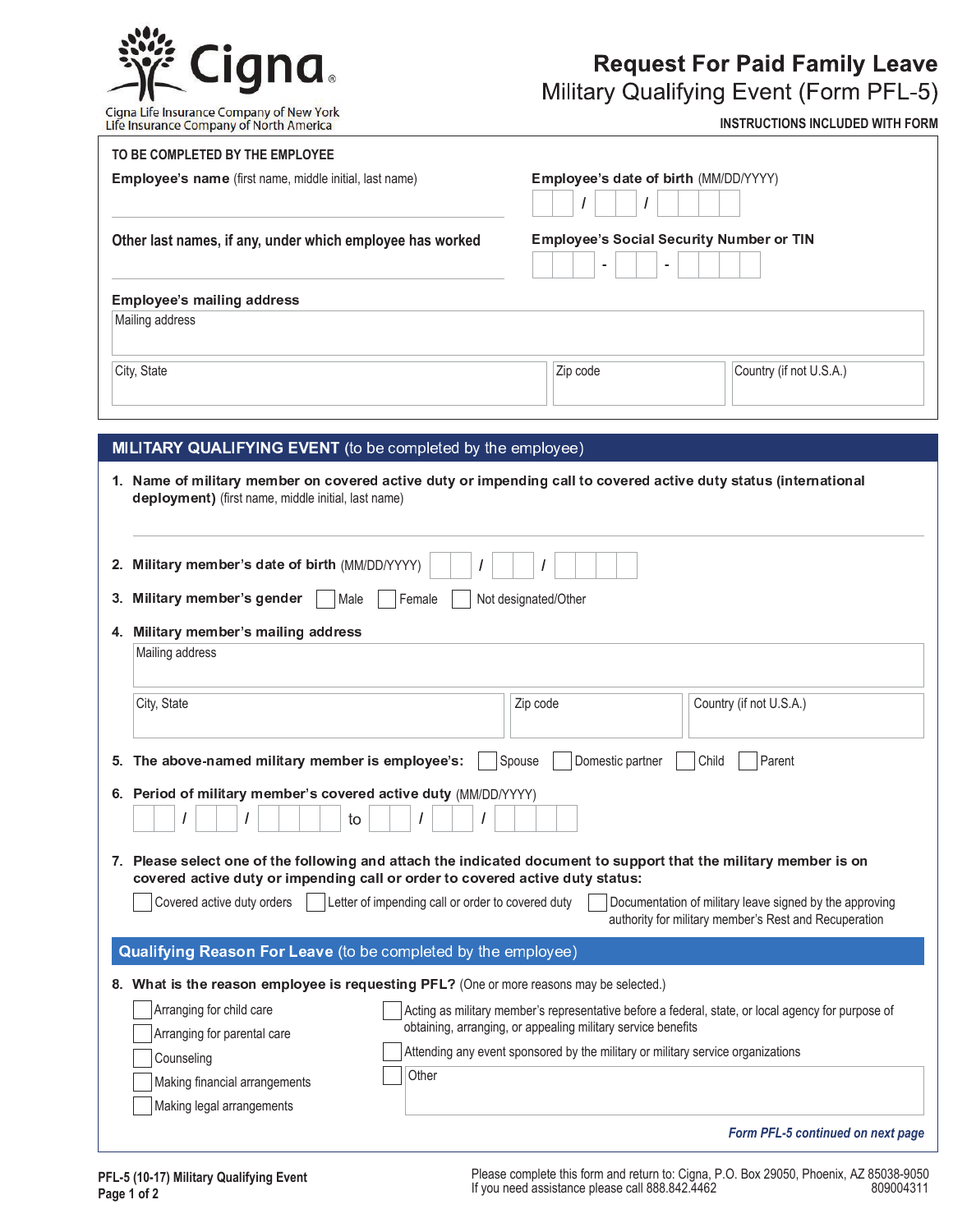#### **70 BE COMPLETED BY THE EMPLOYEE**

Employee's name (first name, middle initial, last name)

|  |  |  |  |  | Employee's date of birth (MM/DD/YYYY) |  |
|--|--|--|--|--|---------------------------------------|--|
|  |  |  |  |  |                                       |  |

### MILITARY QUALIFYING EVENT (to be completed by the employee) - continued from prior page

*Form PFL-5 continued from prior page*

#### 9. Written documentation supporting this request for leave is available and attached?

 $Yes$  | No | None Available

Note: A complete and sufficient certification to support a request for PFL leave due to a qualifying event includes any available written documentation which supports the need for leave; such documentation may include a copy of a meeting announcement for informational briefings sponsored by the military; a document confirming the military member's Rest and Recuperation leave; a document confirming an appointment with a third party, such as a counselor or school official, or staff at a care facility; or a copy of a bill for services for the handling of legal or financial affairs. If leave is requested to meet with a third party, the employee must provide the supporting documentation of the meeting that includes the name, address, appropriate contact information of the individual or entity with whom you are meeting (i.e., either telephone number, fax number, or email address of the individual or entity).

#### Declaration and signature

Any person who knowingly and with intent to defraud any insurance company or other person files an application for insurance or statement of claim containing any materially false information, or conceals for the purpose of misleading, information concerning any fact material thereto, commits a fraudulent insurance act, which is a crime, and shall also be subject to a civil penalty not to exceed five thousand dollars and the stated value of the claim for each such violation.

I am hereby making a request for paid family leave benefits under the NYS Workers' Compensation Law. My signature affirms that the information I am providing is true and accurate to the best of my knowledge and belief.

Employee's signature

| Date signed (MM/DD/YYYY) |  |  |  |  |
|--------------------------|--|--|--|--|
|                          |  |  |  |  |